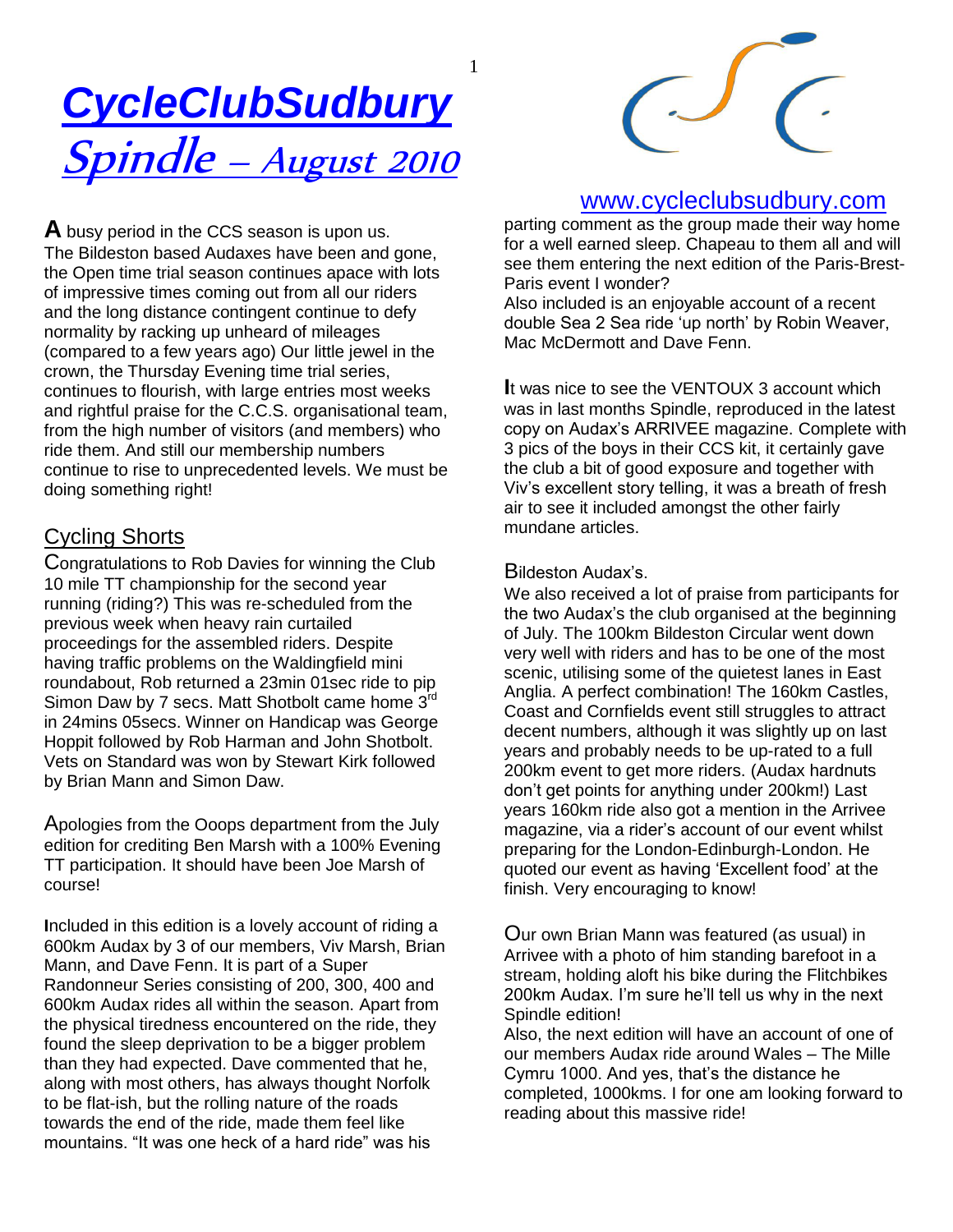## FISH AND CHIP RIDE

Saturday 4th September 2010 Meet on Sudbury Markethill @ 8-30 am for a leisurely ride to Dunwich for a feast of delicious fish and chips on the beach. The route which is approximately 180 km long will be on minor roads with regular stops for refreshments. For those wishing to join the ride please confirm your intention with;

David Fenn. Tel; 01787 374284. E-mail; [dr.fenn@tiscali.co.uk](mailto:dr.fenn@tiscali.co.uk)

### **AUDAX 600km Ride** by Viv Marsh..

On 17/18th July 2010, club members Dave Fenn, Brian Mann (on a fixed wheel of course) and Viv Marsh completed their first (of many?) 600km Audax. Following the excellent winter series of Norfolk Audaxes (Audi?), organisers Keith and Sue Harrison announced that they were going to take over the running of the "Still Seething After All These Years" 600km event.. Since Keith and Sue are the masters of organising excellent Audaxes several of us were persuaded to give this distance a try under their collective wing.

Last year we each did our first 400km and swore we"d never do it again. 400km is an all day and all night affair, so 600km was really quite a daunting undertaking. However in preparation we all re-rode the Strawberry & Asparagus 400 again this year – Brian did it twice - and on consecutive weekends! We all travelled up to Seething (south of Norwich) on the Friday night, Brian in his camper, Dave and I sharing my tent. We were treated to a high-carb pasta dinner in the village hall before pitching the tent, sharing a beer and enjoying the spectacular setting sun and then getting an early night. On Saturday morning we got up at 6.00am to a beans on toast breakfast and prepared for the 7am start. The weather was slightly cloudy and fairly chilly at that hour but didn"t look too bad. After extending the field to allow 55 entries, only 42 had turned up but that meant more food for us. The 600km was roughly split up into twelve 50km legs the first being down to the familiar territory of Stonham Barns via Stradbroke and Debenham. This was pleasant and easy riding and we quickly set off on leg 2 to Dunwich beach via Blaxhall and Snape. Again familiar roads to us but we were treated to several severe downpours. None lasted very long but enough to get your socks wet. Dunwich beach café was the 100km mark and we refueled here for the

next leg to Thornham Walks. This meant turning west, into the wind. In Westleton I jarred my knee jumping up a bank to pass a road block which I was to regret later. There were still a few showers and we retraced a few miles of the morning's route where I treated Brian to his first puncture repair of the weekend.

By Thornham the sun had come out and things were looking good for leg 4 continuing west out to Red Lodge café near Mildenhall. I treated myself to a dry pair of socks; however this leg was directly into a stiff headwind and was a long 50km (63km). Also my knee started to hurt now as we pressed into the wind. Otherwise I felt good here and we each did long turns on the front to get this hard stretch behind us hoping for more favourable conditions on the next leg. We picked up a couple of other riders here, including Steve from Diss and long standing Audax buddy Mick Bates from King"s Lynn, who both shared the work with us. Red Lodge is a popular control on Audaxes but not my favourite food stop so I opted for a "safe" cheese on toast. The next leg was north so was slightly easier as we pressed on to Swaffham and the 250km mark. This was a petrol station control and we ate some sandwiches for tea and Brian kindly shared round his petrol flavoured fudge. We sat in the sun and I changed back into my least wet pair of socks.



The next leg was back to the HQ via Wymondham and a rare bit of dodgy route instruction where there was some dispute as what exactly constitutes a staggered crossroads. Generally the instructions were superb and the distances were rarely more than 100m out. This is really helpful especially over such distances and when you start getting tired. What was also very helpful was each leg was measured separately restarting at 0km each time. This helped psychologically as well as resetting any slight discrepancies every 50km. Unfortunately though, although we had turned to go with the wind, it had of course dropped to a less than helpful breeze by this time. The HQ represented the halfway point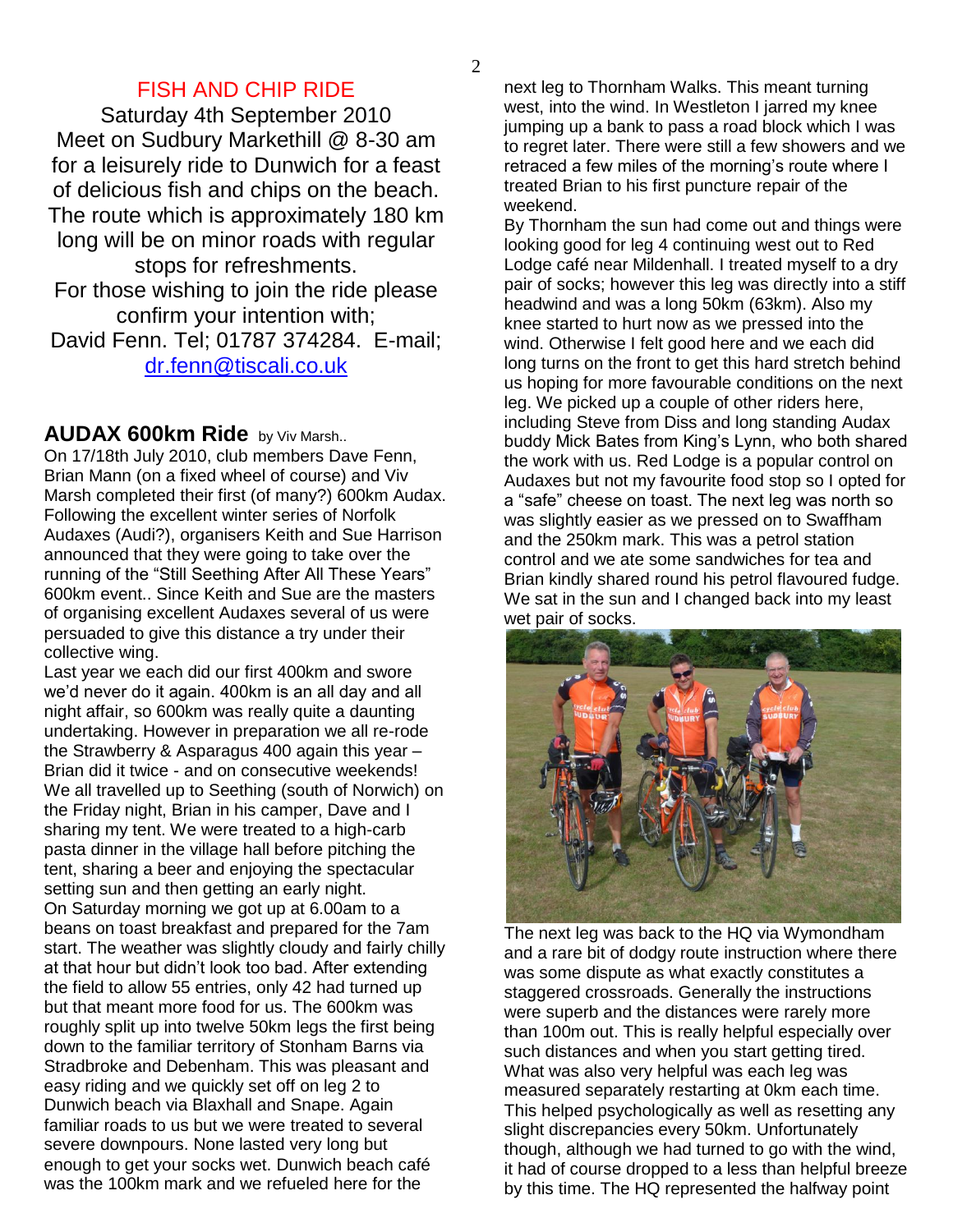at 300km which we reached at about 10pm obviously lighting-up along the way. Here we changed into fresh and warm clothes (which was delightful) before the night section and we had a very welcome round of hot soup and bread (which was even more delightful).

We set off again for leg 7 at about 11pm heading west again to Garboldisham and an all night control with Ken and his team at the HQ of the Garboldisham Grovel the weekend before. As we crossed a main road some local revelers leaned out of their car window to point out that were in fact, not the "stallions of the highway" we thought we were but in fact somewhat less pleasant travellers who ought to buy a car! At the control I knew I was under stress because I happily ate a bowl of tinned peaches which I haven't touched since my mum used to force them on me as a child. About 1am we turned around and retraced the 50km back to the HQ and our scheduled sleep at 400km. Pausing only to allow Brian to repair my second puncture we completed the last 10 or 15km at about 40kph in our eagerness to stop! Along the way we saw the renowned Audaxer, Arabella setting off for the night leg on her own at about 2.30am! We ate again and after an eventful search for a bottle opener Dave and I had another beer before getting our heads down at 3.30am.

6am and we"re up again. The HQ was buzzing with riders still arriving back from Garboldisham and others setting off on leg 9 after grabbing more food (and for some, some sleep). We"d only managed 2.5 hours sleep so were somewhat fuzzy – we missed our scheduled 8am re-start by 30 mins. Steve and Mick joined us again for this long stretch going SNW to Castle Acre. Again into the wind which had of course recovered from its lapse on the tailwind section yesterday. I really suffered here and the others had to keep waiting for me as I yoyo-ed off the back. My knees felt like they were running bone on bone and I wondered if I was going to make it. Again I had another craving – this time for cheese. Luckily I had a cheese sandwich in my pocket which I wolfed down without stopping. Dave kept us amused as we pulled up before a short stretch on the A47 by failing to unclip his feet and rolling off his new Mercian. We finally arrived at Castle Acre where I relieved the shop of large quantities of ice cream, coffee, cottage cheese, and chocolate. It was only sitting here in the sun that we realised how hot today had turned out. Maybe it was only in my mind but I felt that the fat content went straight to cushion my knee joints and they began to feel better on the next northerly leg up through Docking to Wells-next-the-sea. I stayed on the front for a lot of this section making up for some of my weaknesses on the previous section. By the time we reached Wells we had

rounded up a group of about 8 or 10 of us again including Arabella and we pulled up at the beach café at the far end of the sea-front road at 500km. We stayed here for some time eating, drinking, refilling bidons and helping to repair a fellow rider"s chain with spares I"d been carrying about for years. The next leg was south-east so the wind finally helped us on our way to Wayford Bridge on the Broads. This was a happy stretch even though our legs were hurting and it was very hot. We parted company with Steve. At least we had a tail wind at last and we were beginning to feel that we might actually make it. We ran out of water for the first time at Aylsham and Chris (?) and I laid on a verge while Dave, Brian and Mick back-tracked to find a shop. Whilst they were gone a local man kindly came out and offered to fill our bottles - a little human kindness which cheered us on our way. The 560km control at Wayford Bridge was at a house of the organiser"s family and we sat under a tree on the lawn eating drinking and enjoying their own grown strawberries and ice cream which was a delight. Last stretch – only 45km back to the HQ now across

the broads and by way of the popular Reedham chain ferry only 12km from home. Again we pushed hard on this leg keen to be finished and again attracted a large group of hangers-on enjoying our slipstream. At the ferry Arabella ticked us off for riding too fast for her but thanked us for the lift. Not wanting to appear to be a free-loader she proposed we did the final few km at "Arabella Pace" so she could take a turn on the front. This was fun until we caught the two recumbents on the ride, one of which swerved into the bank and we nearly all came a cropper. Shortly after we split again and Mick and I finished a few minutes ahead of the others exactly 37 hours after we began. We"d slowed up a lot in the Sunday afternoon heat but finished with a riding time of 25 hours so an average of just under 25kph (just over 15mph). There were 37 finishers out of the 42 starters. About half of them were on fixed wheel! I never thought the 600 was a good idea but do love a challenge with a high probability of failure. This one certainly lived up to that but we"d completed it with flying colours at our first attempt. Even more unlikely we (or at least I) finished it rather too keen to do it again one day. Although it consumed a whole weekend from finishing work on Friday to bedtime Sunday, and then a couple of fuzzy days to recover, it was strangely captivating and a wonderful experience. It was a pleasure and an honour to have taken part. I for one am up for it next year.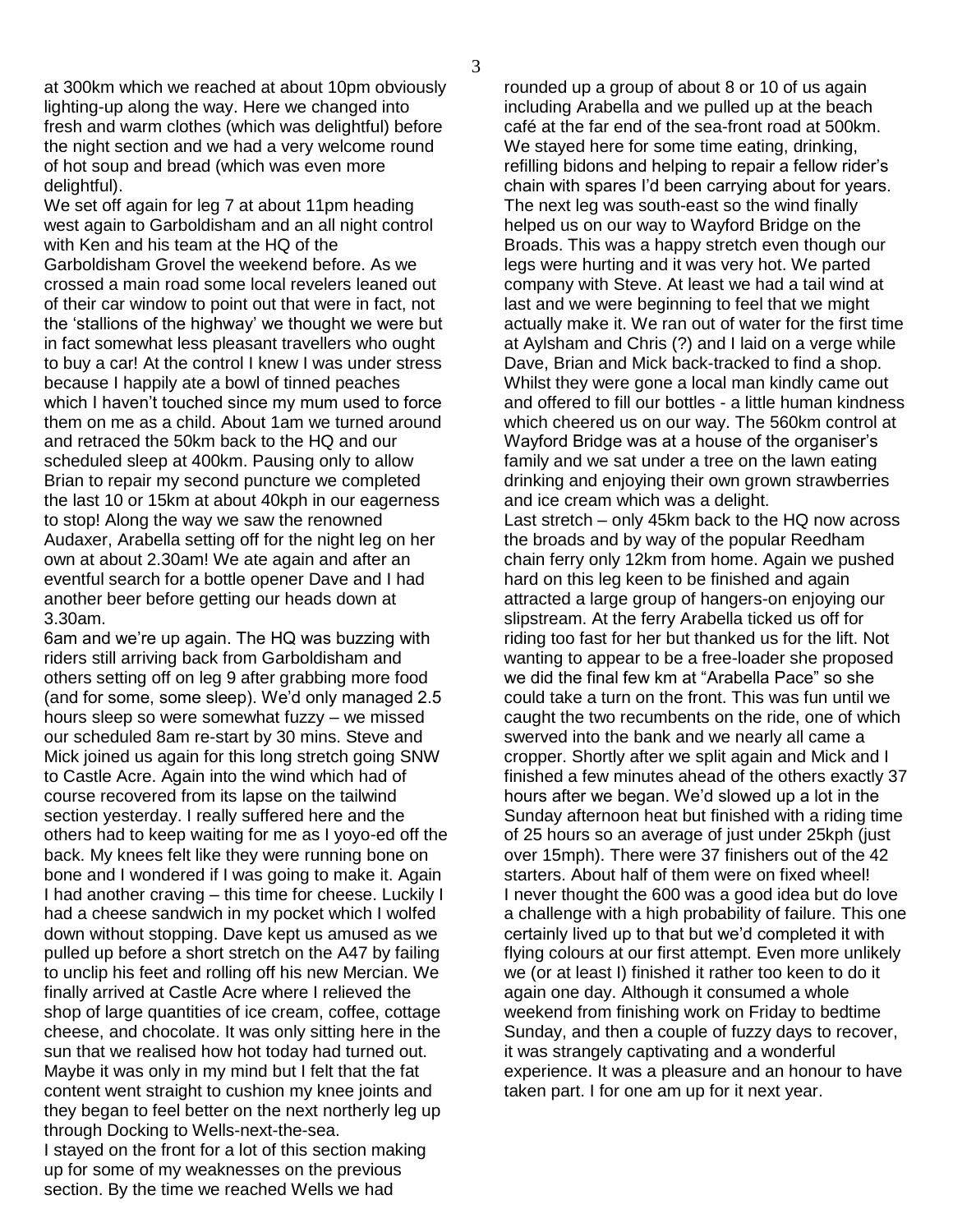# TOUR OF BRITAIN 17<sup>th</sup> September 2010

I'm sure most of you know that the T.o.B. is coming our way next month. As it"s going right through our own "backyard" so to speak, I"ve listed below, places it will pass through……..

Starting at Bury St. Edmunds, it makes its way to Haverhill, Long Melford, Lavenham, Brent Eleigh, Milden, Boxford, Sudbury, Heybridge, Tiptree, and finishes at Colchester. More details can be found on http://www.tourofbritain.co.uk/ ns\_race/

I understand a posse of CCS riders are intending to ride around the route, taking in as many vantage points as possible as the Tour passes by. It"s certainly well worth a look and the thought of Bradley Wiggins doing part of our Brent Eleigh TT course is mouth watering!

#### THE BIG ONE – for me, at least**.** By Robin Weaver

As an East Anglian relatively recent cyclist whose out-of-county riding in hilly areas has been limited to occasional forays into the rolling countryside inland from Dieppe, I viewed Dave Fenn"s suggestion of the coast to coast ride this summer with some trepidation. The idea grew on me, however, and Mac McDermott was also signed up for the trip.

We decided on the Reivers Way east to west, and the C2C route west to east, neatly finishing up back where we started, to avoid logistic/transport problems. Three easy days each way seemed about right for the 172 mile route out, and 136 mile return, so, armed with the Guides, we booked all the accommodation in one evening, with no trouble at all.



Experienced tourer Mac prepared for the trip with a single pannier, Dave and I with two, Dave laden in addition with the essential trip admin file of booking confirmations etc.

We planned a longish first day of 72 miles over the (easy!) country from Tynemouth to Kielder, to get some miles under our tyres. After a good breakfast at our "scruffy round the edges" hotel, we met up with John and Joyce Leiper, friends of Mac"s from Colchester Rovers, who now live at Coldstream, and were to join us for the trip. The marker for the start of the route at Tynemouth is beneath a massive monument to Vice-admiral Collingwood, which we left in a light sea mist. This turned to drizzle, as we made our way out of Newcastle on (mostly) wellsigned cycle tracks down disused industrial 'waggonways'. After what seemed hours, we hit open countryside and the weather improved. Our mood also improved after a cafe lunch stop, although we did turn the wrong way after leaving the cafe . . . .

The route got hillier and hillier, a good run-up often being prevented by the numerous gates on the open moorland stretches. Sheep – millions of them! We soon learned which way was up for the chevrons on the route sheet. After another cafe stop – in a library – we pressed on over a distinctly "off-road" bit of route to the Kielder dam, and along the length of Kielder to the well appointed youth hostel and some pub grub – arrival time 7.30pm – so much for the easy miles!

The famous Kielder midges were awake early the next day, and saw us rapidly off the premises, on the next leg to south of Carlisle – an easy 47 miles. We passed up the chance of off-roading on forest tracks in favour of tarmac, and after a brief hour and a half in Scotland (qualify as extensive Scottish cycle touring?) we re-entered the home country. A few more stiff hills followed immediately after, up which we were pursued by ubiquitous Tesco vans – very little other traffic. Good distant views from here of the Solway Firth and the Dumfries hills. We "lost" John and Joyce here for 30 mins – they"d missed a hidden turn – but after finding an elusive phone signal contact was remade. After a late pub lunch in the sunshine, the route eased slightly as we neared Carlisle; the route through was on cycle tracks, but out-of-action lifts at a city centre footbridge meant a subterranean diversion up and down steps. Once we found it, the route out to our B&B village was very pleasant, following the river Caldew. Excellent B&B, an offer of washing, and an Indian restaurant just down the road. Arrival time 6.45pm – only a slight improvement!

The day"s route to the coast started off (relatively) flat, and then climbed as we started to cross the northern flank of the outlying Lake District. After a sunny cafe stop, Joyce, who had been feeling the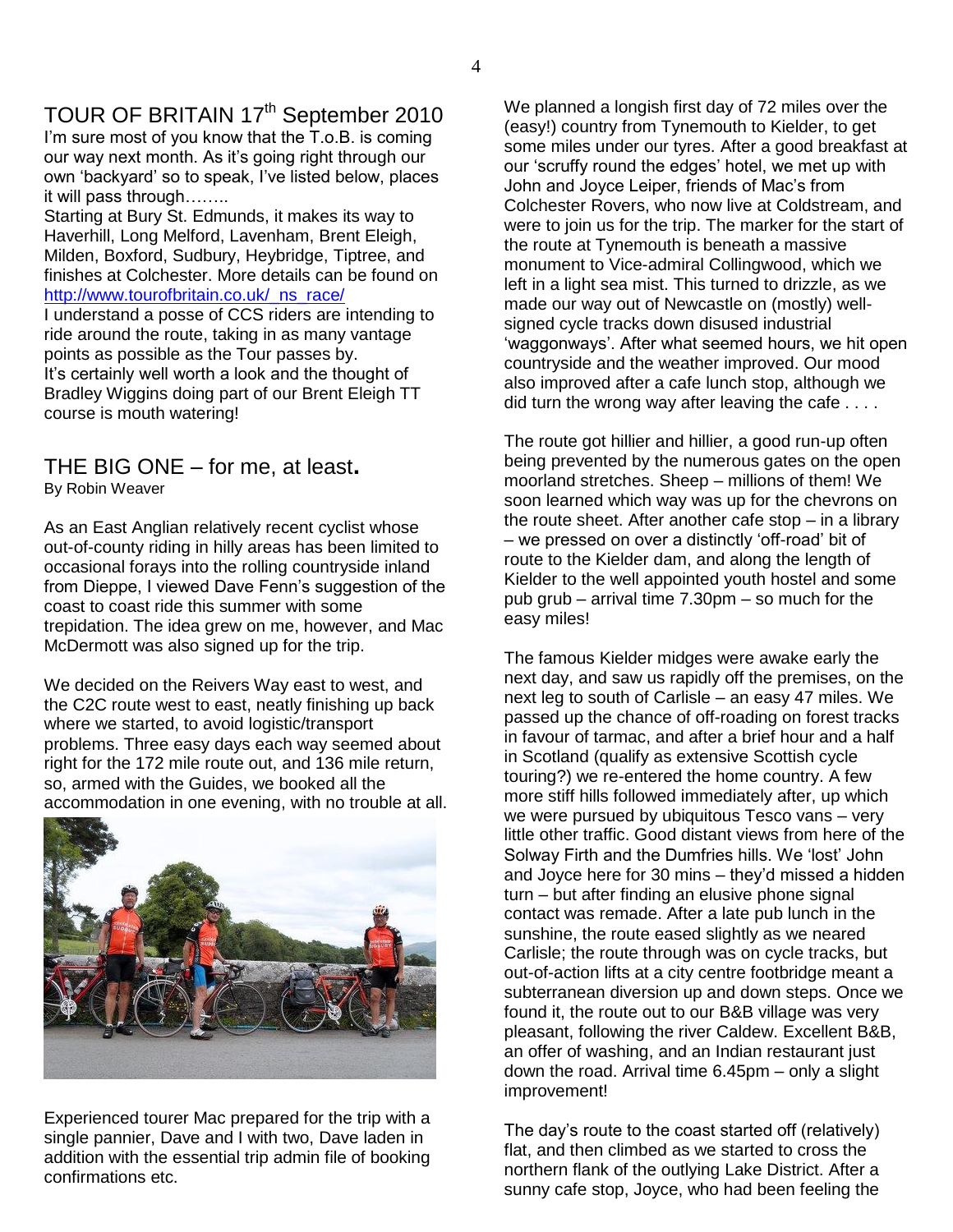effects of the meal the night before, decided she didn"t feel up to carrying on, so she and John turned for Carlisle and a train home. We carried on climbing, with superb views of the coast and the Lakeland hills, past Bassenthwaite and down to Cockermouth for lunch in a jungle-inspired kids cafe with play area. After a p\*\*\*t\*\*r\* for Mac, we pressed on to Workington, where the onset of rain coincided with us going on an off route "excursion". Eventually back on route, we pressed on into the wind and rain for the 5 miles to Whitehaven. We didn"t dally on the uninviting coast, but after the inevitable photo carried on (another ex-railway track) to our B&B hotel at Cleator Moor. Although slightly tatty, this had shower, food, and lots of coat hangers for wet clothing, so we didn"t mind at all. Arrival time 6.45pm, after 58 miles – definitely not easy!

Lake District day today – via Kirkland (red squirrels in evidence) – a very long stiff climb, then down past Loweswater, through Whinlatter Pass (many offroaders wearing full armour) and a great descent to Keswick, where there were more people than we"d seen on the rest of the trip combined. After a sunny lunch in the middle of town, another ex-railway route following the Derwent out of town – many fine riveted bridges for engineer Dave to inspect. The route ran parallel to the A66, then into Greystoke, reputedly the source of the Tarzan story, but now principally famed for a slightly eccentric cyclists cafe – we certainly fitted the bill. On then into Penrith, and the best B&B of the trip – Italian food tonight. 48 miles, slightly earlier 6pm finish.

The road out of Penrith – the first climb straight after breakfast! Further climbs as we approached the Pennines, with strata of low cloud obscuring the high ground. A very long slow climb (30/29 gear) up to the A686, which we joined briefly (and less steeply) to reach the top of Hartside and its cafe. The



advertised view of Morecambe Bay was not in evidence – we could just about see over the road. Good calories though. What goes up must go down (not true everywhere, but certainly here), as we climbed ridges and dropped to villages in valleys,

fingers locked over the brakes in the damp conditions. Two particularly steep climbs after a late lunch, one over the highest point on the C2C, then a great 4.5 mile descent to Rookhope and a B&B with the strangest hosts on the trip, but great food. A record early 4.30pm arrival after 49 miles.

The last day already – an (easy) 44 miles back to Tynemouth and a drive home. The road immediately opposite the B&B rose, and carried on rising, only to drop into the next village of Stanhope. The way out was the aptly named

Crawley Bank, labeled on the route "Very steep hill", given the two chevron hills that had dotted the route so far, this was enough to dent my confidence severely, and after passing the ambulance car parked halfway up with its engine running and the door open, I did the sensible thing and walked. Dave carried on riding, but at a pace only slightly faster. After an initial mile, the slope flattened slightly for a further two miles, where we turned onto, yet another ex-railway track that promised 35 miles of basic downhill to Newcastle. After an ex-station cafe coffee, off we went, and yes, downhill it was, following the Derwent valley. The outskirts of Gateshead dragged a bit, then we passed the Sage building, and crossed the "lifting eyebrow" Millennium Bridge (photo opportunity), to follow the river back to Tynemouth. 3.15pm. Job done!

All in all, a very enjoyable trip (thanks Dave and Mac).

Lessons learned;

Pack not just light, but very light! Some stuff I didn't wear at all.

However, panniers didn"t make as much difference as I"d feared – apart from built-in instability when pushing/leaning the bike.

Hills, gates, cycle tracks, admiring the view, photo stops, greatly affect average speed – I think ours was about  $8.5 - 9$  mph.

This resulted in longer days than we"d anticipated – especially in the wet!

In general, signposting on both routes was excellent – the downside of this was that when a doubt arose, it seemed far more of a problem.

Mechanical problems; 1 puncture for Mac, one loose chain wheel bolt for Dave.

Best of all, all the hills were do-able (well, except one).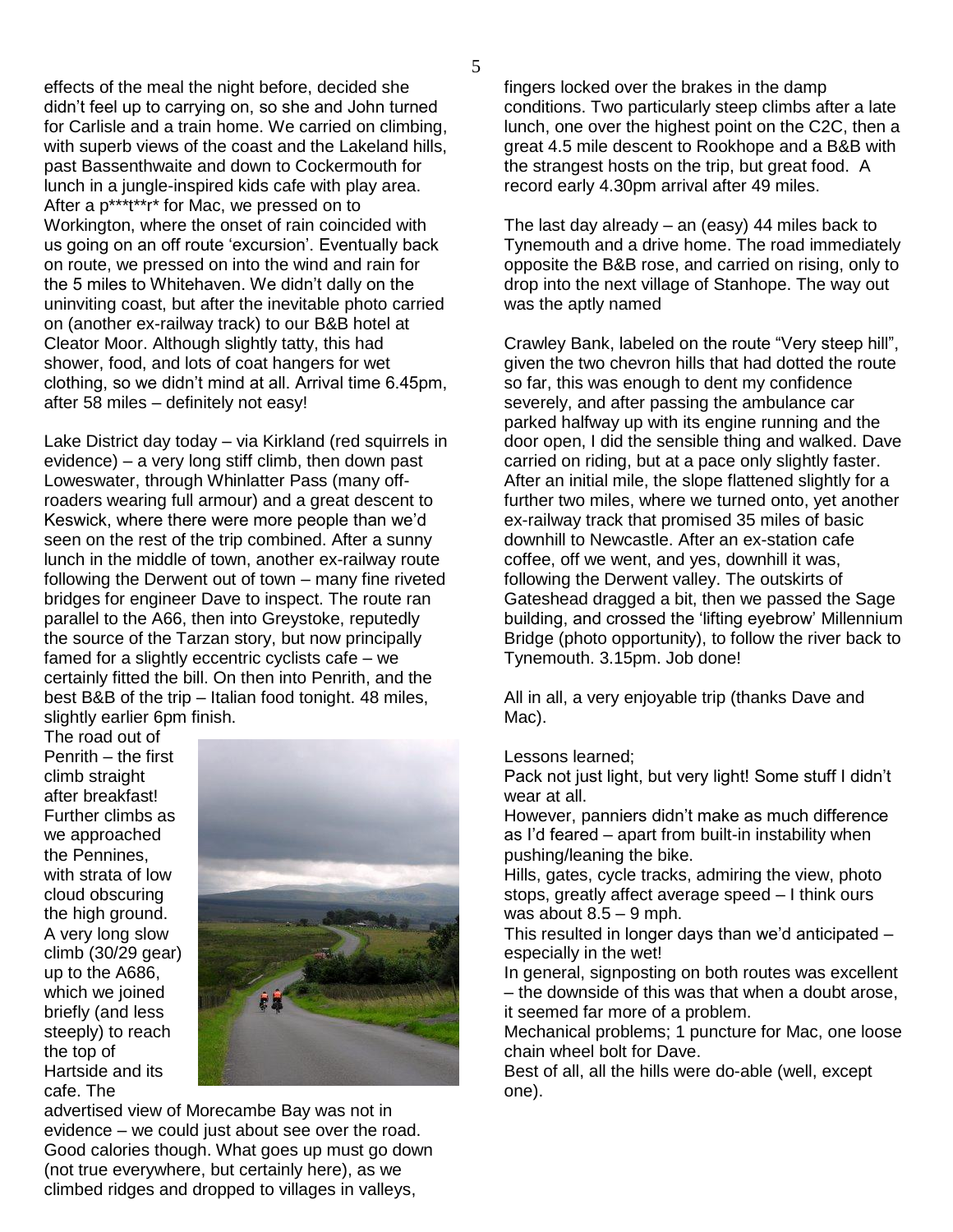| Thursday Evening TT Series - Points as at August 12th 2010 |                     |                    |             |                          |                          |              |                      |                       |       |          |
|------------------------------------------------------------|---------------------|--------------------|-------------|--------------------------|--------------------------|--------------|----------------------|-----------------------|-------|----------|
|                                                            | <b>Total</b><br>B/F | <u>July</u><br>1st | July<br>8th | July<br>15 <sub>th</sub> | July<br>22n <sub>d</sub> | July<br>29th | <b>August</b><br>5th | <b>August</b><br>12th | Total | Position |
| N.Baker                                                    | 194                 | 76                 | 85          |                          | 40                       |              |                      |                       | 395   |          |
| S.Barnes                                                   | 181                 | 48                 | 86          |                          | 5                        | 10           |                      | 40                    | 370   |          |
| G.Buckles                                                  | 437                 | 125                | 109         | 10                       |                          | 10           | 40                   | 10                    | 741   | 2nd      |
| N.Bull                                                     | 424                 |                    |             |                          | 5                        |              |                      |                       | 429   | 9th      |
| R.Bush                                                     | 53                  |                    |             |                          |                          |              |                      | 10                    | 63    |          |
| N.Crisp                                                    | 20                  |                    |             |                          |                          |              |                      |                       | 20    |          |
| R.Davies                                                   | 344                 | 11                 | 40          | 35                       | 5                        | 10           |                      | 10                    | 455   | 8th      |
| S.Daw                                                      | 354                 |                    | 34          |                          | 5                        | 10           | 67                   | 22                    | 492   | 6th      |
| D.Day                                                      | 218                 |                    | 10          |                          | 5                        |              |                      |                       | 233   |          |
| A.Dyson                                                    | 465                 | 29                 | 58          | 153                      | 5                        | 10           |                      | 10                    | 730   | 3rd      |
| R.Harman                                                   | 103                 |                    |             |                          | 5                        | 63           |                      |                       | 171   |          |
| C.Harris                                                   | 10                  |                    |             |                          | 5                        |              |                      |                       | 15    |          |
| C.Hill                                                     | 251                 |                    | 10          | 17                       | 5                        |              |                      |                       | 283   |          |
| A.Hoppit                                                   | 181                 | 55                 |             | 10                       | 5                        | 10           | 10                   | 10                    | 281   |          |
| G.Hoppit                                                   | 303                 | 81                 | 76          | 230                      | 5                        | 72           | 24                   | 13                    | 804   | 1st      |
| S.Kirk                                                     | 105                 |                    |             |                          |                          | 35           |                      |                       | 140   |          |
| W.Kitcher                                                  | 10                  |                    | 10          |                          |                          |              |                      |                       | 20    |          |
| <b>B.Law</b>                                               | 196                 | 41                 |             |                          | 5                        | 25           | 220                  |                       | 487   | 7th      |
| T.Law                                                      | 110                 |                    |             |                          | 5                        | 10           |                      |                       | 125   |          |
| T.Mansfield                                                | 10                  |                    |             |                          |                          |              |                      |                       | 10    |          |
| <b>B.Mann</b>                                              | 60                  | 10                 |             |                          |                          | 26           |                      |                       | 96    |          |
| <b>B.Marsh</b>                                             | 274                 | 5                  |             |                          | 5                        |              |                      | 10                    | 294   |          |
| J.Marsh                                                    | 331                 |                    |             |                          | 5                        | 10           |                      | 10                    | 356   |          |
| V.Marsh                                                    | 202                 | 5                  | 41          | 10                       | 5                        | 10           | 10                   |                       | 283   |          |
| <b>B.Mayers</b>                                            | 164                 |                    |             |                          |                          |              |                      |                       | 164   |          |
| L.McKnight                                                 | 232                 |                    | 117         |                          | 5                        |              | 10                   |                       | 364   |          |
| T.Moore                                                    | 269                 | 10                 |             |                          |                          |              |                      | 10                    | 289   |          |
| J.Newton                                                   | 188                 | 83                 | 68          |                          |                          |              |                      |                       | 339   |          |
| G.Palmer                                                   | 613                 |                    |             |                          |                          |              |                      |                       | 613   | 5th      |
| <b>T.Pillet</b>                                            | 263                 |                    | 93          | 262                      | 5                        | 10           | 10                   |                       | 643   | 4th      |
| A.Rogers                                                   | 40                  |                    |             |                          |                          |              |                      |                       | 40    |          |
| D.Rose                                                     | 10                  | 10                 |             |                          |                          |              | 5                    |                       | 25    |          |
| J.Rush                                                     | 352                 | 10                 |             | 10                       | 5                        |              | 10                   | 10                    | 397   | 10th     |
| A.Russell                                                  | 40                  |                    |             |                          |                          |              |                      |                       | 40    |          |
| J.Shotbolt                                                 | 45                  | 45                 | 88          |                          | 5                        | 82           | 10                   | 10                    | 285   |          |
| M.Shotbolt                                                 | 262                 | 40                 |             | 40                       | 5                        | 10           | 5                    | 10                    | 372   |          |
| J.Steed                                                    | 149                 |                    | 10          | 10                       | 5                        | 10           | 5                    | 10                    | 199   |          |
| S.Tyrrell                                                  | 206                 |                    |             |                          |                          |              |                      |                       | 206   |          |
| J.Weatherley                                               | 205                 | 40                 | 77          |                          | 5                        | 10           | 10                   | 10                    | 357   |          |
| S.Wright                                                   | 238                 |                    |             | 40                       | 5                        |              |                      |                       | 283   |          |
|                                                            |                     |                    |             |                          |                          |              |                      |                       |       |          |
|                                                            |                     |                    |             |                          |                          |              |                      |                       |       |          |